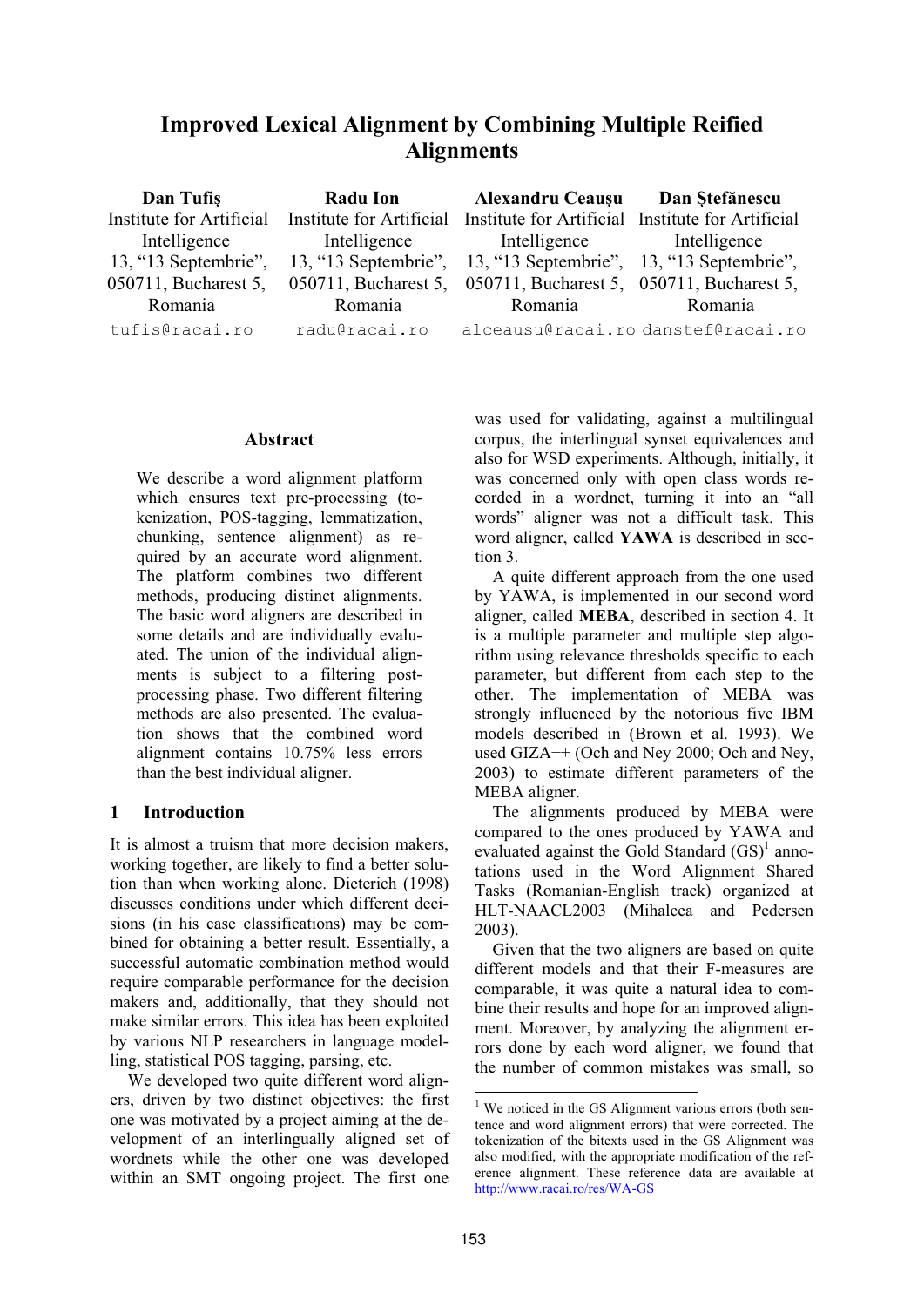the premises for a successful combination were very good (Dieterich, 1998). The Combined Word Aligner, **COWAL-**described in section 5, is a wrapper of the two aligners (YAWA and MEBA) merging the individual alignments and filtering the result. At the Shared Task on Word Alignment organized by the ACL2005 Workshop on "Building and Using Parallel Corpora: Data-driven Machine Translation and Beyond" (Martin, et al. 2005), we participated (on the Romanian-English track) with the two aligners and the combined one (COWAL). Out of 37 competing systems, COWAL was rated the first, MEBA the  $20^{th}$  and TREQ-AL (Tufis et al. 2003), the former version of YAWA, was rated the  $21<sup>st</sup>$ . The usefulness of the aligner combination was convincingly demonstrated.

Meanwhile, both the individual aligners and their combination were significantly improved. COWAL is now embedded into a larger platform that incorporates several tools for bitexts preprocessing (briefly reviewed in section 2), a graphical interface that allows for comparing and editing different alignments, as well as a word sense disambiguation module.

## **2 The bitext processing**

The two base aligners and their combination use the same format for the input data and provide the alignments in the same format. The input format is obtained from two raw texts that represent reciprocal translations. If not already sentence aligned, the two texts are aligned by our sentence aligner that builds on Moore's aligner (Moore, 2002) but which unlike it, is able to recover the non-one-to-one sentence alignments. The texts in each language are then tokenized, tagged and lemmatized by the TTL module (Ion, 2006). More often than not, the translation equivalents have the same part-of speech, but relying on such a restriction would seriously affect the alignment recall. However, when the translation equivalents have different parts of speech, this difference is not arbitrary. During the training phase, we estimated *POS affinities:*   $\{p(POS_{m}^{RO}|POS_{n}^{EN})\}$  and  $p(POS_{n}^{EN}|POS_{m}^{RO})\}$ and used them to filter out improbable translation equivalents candidates.

The next pre-processing step is represented by sentence chunking in both languages. The chunks are recognized by a set of regular expressions defined over the tagsets and they correspond to (non-recursive) noun phrases, adjectival phrases, prepositional phrases and verb complexes (analytical realization of tense, aspect mood and diathesis and phrasal verbs). Finally, the bitext is assembled as an XML document (Tufis and Ion,  $2005$ ), which is the standard input for most of our tools, including COWAL alignment platform.

## **3 YAWA**

YAWA is a three stage lexical aligner that uses bilingual translation lexicons and phrase boundaries detection to align words of a given bitext. The translation lexicons are generated by a different module, TREQ (Tufiş, 2002), which generates translation equivalence hypotheses for the pairs of words (one for each language in the parallel corpus) which have been observed occurring in aligned sentences more than expected by chance. The hypotheses are filtered by a loglikelihood score threshold. Several heuristics (string similarity-cognates, POS affinities and alignments locality**<sup>2</sup>** ) are used in a competitive linking manner (Melamed, 2001) to extract the most likely translation equivalents.

YAWA generates a bitext alignment by incrementally adding new links to those created at the end of the previous stage. The existing links act as contextual restrictors for the new added links. From one phase to the other new links are added without deleting anything. This monotonic process requires a very high precision (at the price of a modest recall) for the first step. The next two steps are responsible for significantly improving the recall and ensuring an increased F-measure.

In the rest of this section we present the three stages of YAWA and evaluate the contribution of each of them to the final result.

## **3.1 Phase 1: Content Words Alignment**

YAWA begins by taking into account only very probable links that represent the skeleton alignment used by the second phase. This alignment is done using outside resources such as translation lexicons and involves only the alignment of content words (nouns, verbs, adjective and adverbs).

The translation equivalence pairs are ranked according to an association score (i.e. loglikelihood, DICE, point-wise mutual informa-

<sup>2</sup> The *alignments locality* heuristics exploits the observation made by several researchers that adjacent words of a text in the source language tend to align to adjacent words in the target language. A more strict alignment locality constraint requires that all alignment links starting from a chunk in the one language end in a chunk in the other language.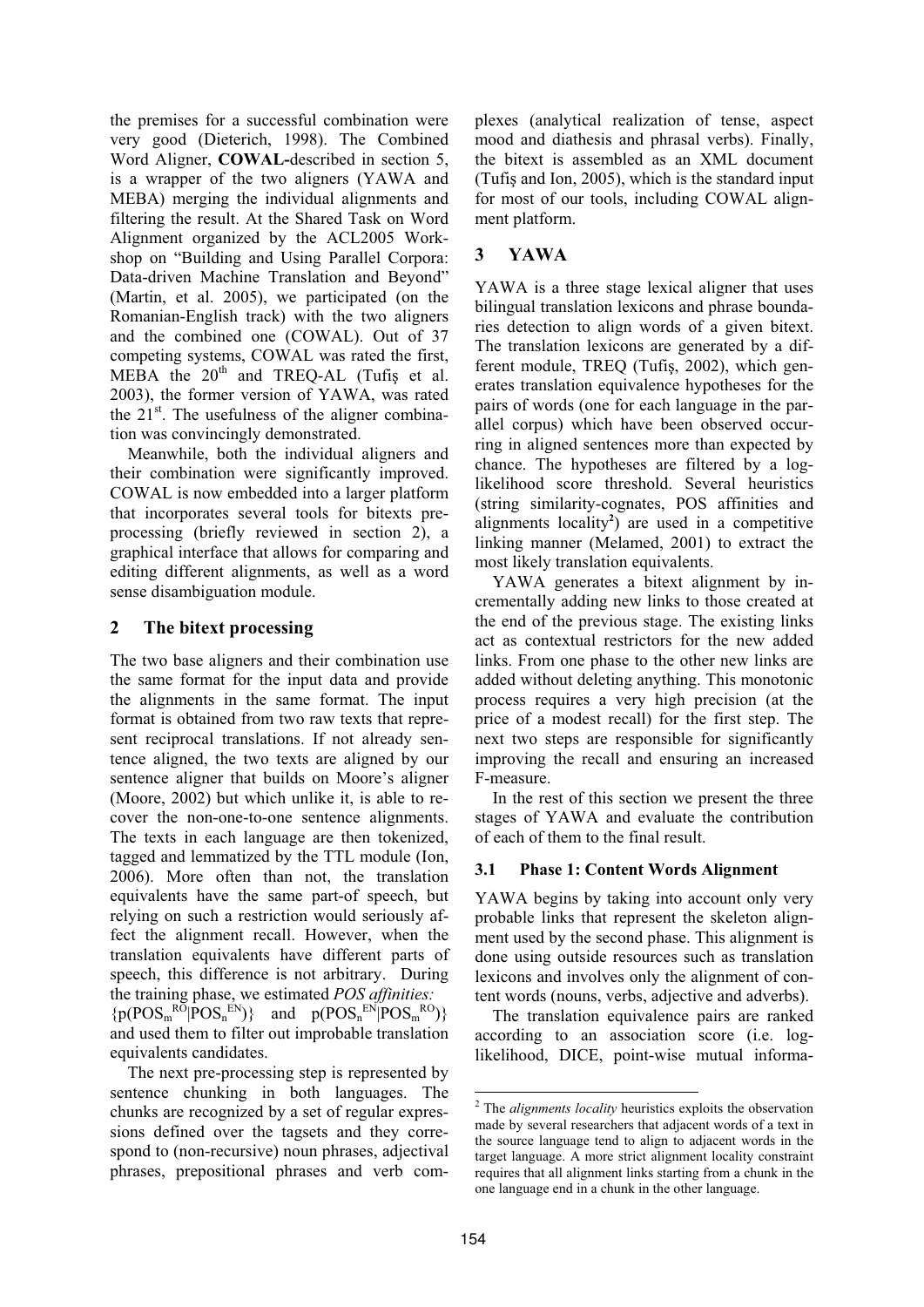tion, etc.). We found that the best filtering of the translation equivalents was the one based on the log-likelihood (LL) score with a threshold of 9.

Each translation unit (pair of aligned sentences) of the target bitext is scanned for establishing the most likely links based on a competitive linking strategy that takes into account the LL association scores given by the TREQ translation lexicon. If a candidate pair of words is not found in the translation lexicon, we compute their orthographic similarity (cognate score (Tufiş, 2002)). If this score is above a predetermined threshold (for Romanian-English task we used the empirically found value of 0.43), the two words are treated as if they existed in the translation lexicon with a high association score (in practice we have multiplied the cognate score by 100 to yield association scores in the range 0 .. 100). The Figure 1 exemplifies the links created between two tokens of a parallel sentence by the end of the first phase.



Figure 1: Alignment after the first step

#### **3.2 Phase 2: Chunks Alignment**

The second phase requires that each part of the bitext is chunked. In our Romanian-English experiments, this requirement was fulfilled by using a set of regular expressions defined over the tagsets used in the target bitext. These simple chunkers recognize noun phrases, prepositional phrases, verbal and adjectival or adverbial groupings of both languages.

In this second phase YAWA produces first chunk-to-chunk matching and then aligns the words within the aligned chunks. Chunk alignment is done on the basis of the skeleton alignment produced in the first phase. The algorithm is simple: align two chunks  $c(i)$  in source language and *c*(*j*) in the target language if *c*(*i*) and  $c(i)$  have the same type (noun phrase, prepositional phrase, verb phrase, adjectival/adverbial phrase) and if there exist a link  $\langle w(s), w(t) \rangle$  so that  $w(s) \in c(i)$  then  $w(t) \in c(i)$ .

After alignment of the chunks, a language pair dependent module takes over to align the unaligned words belonging to the chunks. Our module for the Romanian-English pair of languages contains some very simple empirical rules such as: if *b* is aligned to *c* and *b* is preceded by *a*, link *a* to *c,* unless there exist *d* in the same chunk with *c* and the POS category of *d* has a significant affinity with the category of *a*. The simplicity of these rules derives from the shallow structures of the chunks. In the above example *b* and *c* are content words while *a* is very likely a determiner or a modifier for *b*. The result of the second alignment phase, considering the same sentence in Figure 1, is shown in Figure 2. The new links are represented by the double lines.



### **3.3 Phase 3: Dealing with sequences of unaligned words**

This phase identifies contiguous sequences of words (blocks) in each part of the bitext which remain unaligned and attempts to heuristically match them. The main criteria used to this end are the POS-affinities of the remaining unaligned words and their relative positions. Let us illustrate, using the same example and the result shown in Figure 2, how new links are added in this last phase of the alignment. At the end of phase 2 the blocks of consecutive words that remain to be aligned are: English  $\{\text{en}_0 = (\text{you}), \text{en}_1\}$  $=$  (that), en<sub>2</sub> = (is, not), en<sub>3</sub> = (and), en<sub>4</sub> = (.)} and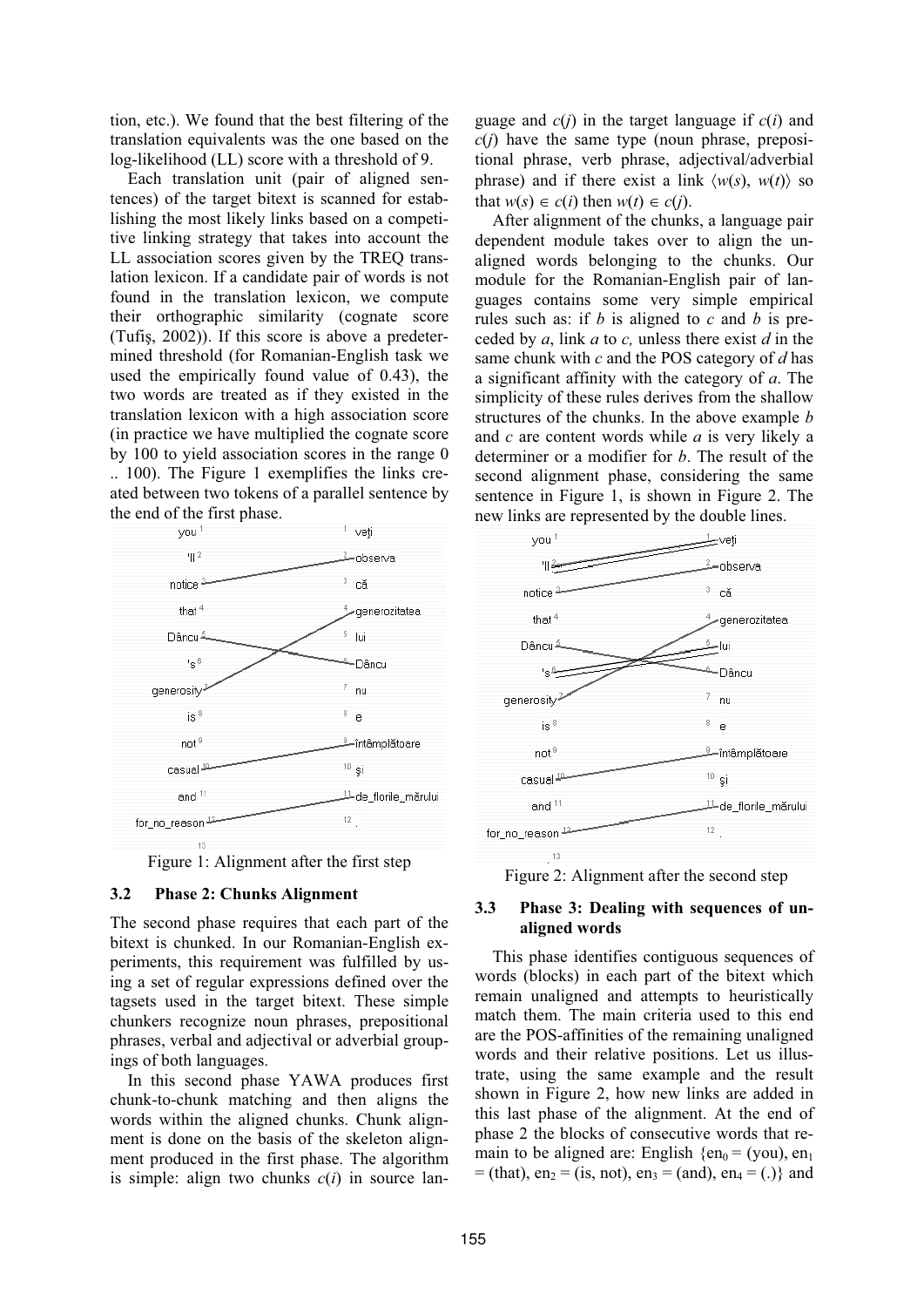Romanian { $ro_0 = ()$ ,  $ro_1 = (c\check{a})$ ,  $ro_2 = (nu, e)$ ,  $ro_3 =$ (si),  $ro_4 = (.)$ . The mapping of source and target unaligned blocks depends on two conditions: that surrounding chunks are already aligned and that pairs in candidate unaligned blocks have significant POS-affinity. For instance in the figure above, blocks en<sub>1</sub> = (that) and ro<sub>1</sub> = (că) satisfy the above conditions because they appear among already aligned chunks ( $\leq$ 'll notice $\geq$   $\iff$   $\leq$ veți observa> and <Dâncu 's generosity>  $\Leftrightarrow$  <generozitatea lui Dâncu>) and they contain words with the same POS.

After block alignment<sup>3</sup>, given a pair of aligned blocks, the algorithm links words with the same POS and then the phase 2 is called again with these new links as the skeleton alignment. In Figure 3 is shown the result of phase 3 alignment of the sentence we used as an example throughout this section. The new links are shown (as before) by double lines.





The third phase is responsible for significant improvement of the alignment recall, but it also generates several wrong links. The detection of some of them is quite straightforward, and we added an additional correction phase 3.f. By analysing the bilingual training data we noticed the translators' tendency to preserve the order of the phrasal groups. We used this finding (which might not be valid for any language pair) as a removal heuristics for the links that cross two or more aligned phrase groups. One should notice that the first word in the English side of the example in Figure 3 ("you") remained unaligned (interpreted as not translated in the Romanian side). According to the Gold Standard used for

evaluation in the ACL2005 shared task, this interpretation was correct, and therefore, for the example in Figure 3, the F-measure for the YAWA alignment was 100%.

However, Romanian is a pro-drop language and although the translation of the English pronoun is not lexicalized in Romanian, one could argue that the auxiliary "veți" should be aligned also to the pronoun "you" as it incorporates the grammatical information carried by the pronoun. Actually, MEBA (as exemplified in Figure 4) produced this multiple token alignment (and was penalized for it!).

#### **3.4 Performance analysis**

The table that follows presents the results of the YAWA aligner at the end of each alignment phase. Although the Precision decreases from one phase to the next one, the Recall gains are significantly higher, so the F-measure is monotonically increasing.

|                     | Precision | Recall | F-Measure |  |
|---------------------|-----------|--------|-----------|--|
| Phase 1             | 94.08%    | 34.99% | 51.00%    |  |
| Phase $1+2$         | 89.90%    | 53.90% | 67.40%    |  |
| Phase $1+2+3$       | 88.82%    | 73.44% | 80.40%    |  |
| Phase $1+2+3+3$ .fl | 88.80%    | 74.83% | 81.22%    |  |
|                     |           |        |           |  |

Table 1: YAWA evaluation

### **4 MEBA**

*MEBA* uses an iterative algorithm that takes advantage of all pre-processing phases mentioned in section 2. Similar to YAWA aligner, MEBA generates the links step by step, beginning with the most probable (*anchor links*). The links to be added at any later step are supported or restricted by the links created in the previous iterations. The aligner has different weights and different significance thresholds on each feature and iteration. Each of the iterations can be configured to align different categories of tokens (named entities, dates and numbers, content words, functional words, punctuation) in decreasing order of statistical evidence.

The first iteration builds *anchor links* with a high level of certainty (that is cognates, numbers, dates, pairs with high translation probability). The next iteration tries to align content words (open class categories) in the immediate vicinity of the anchor links. In all steps, the candidates are considered if and only if they meet the minimal threshold restrictions.

A link between two tokens is characterized by a set of features (with values in the [0,1] interval). We differentiate between *context independ-*

<sup>&</sup>lt;sup>3</sup> Only 1:1 links are generated between blocks.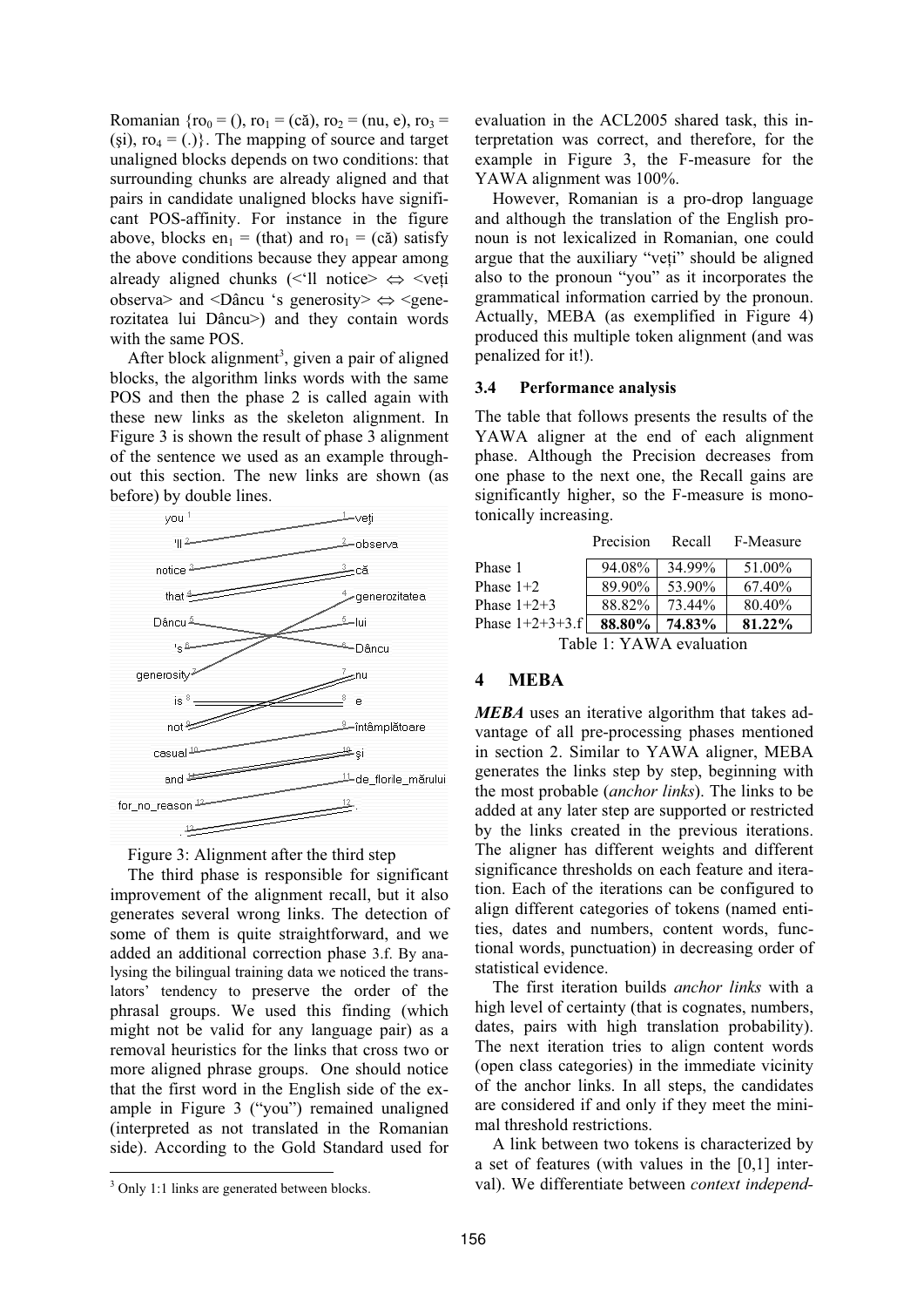*ent features* that refer only to the tokens of the current link (translation equivalency, part-ofspeech affinity, cognates, etc.) and *context dependent features* that refer to the properties of the current link with respect to the rest of links in a bi-text (locality, number of traversed links, tokens indexes displacement, collocation). Also, we distinguish between bi-directional features (translation equivalence, part-of-speech affinity) and non-directional features (cognates, locality, number of traversed links, collocation, indexes displacement).

|                                 | Precision        | Recall | F-measure |  |
|---------------------------------|------------------|--------|-----------|--|
| "Anchor" links                  | 98.50%           | 26.82% | 42.16%    |  |
| Words around<br>"anchors"       | 96.78%<br>42.41% |        | 58.97%    |  |
| Funct. words<br>and punctuation | 94.74%           | 59.48% | 73.08%    |  |
| Probable links                  | 92.05%           | 71.00% | 80.17%    |  |
| E 1 1                           |                  |        |           |  |

Table 2: MEBA evaluation

The score of a candidate link (LS) between a source token *i* and a target token *j* is computed by a linear function of several features scores (Tiedemann, 2003).

$$
LS(i, j) = \sum_{i=1}^{n} \lambda_i * ScoreFeat_i ; \sum_{i=1}^{n} \lambda_i = 1
$$

Each feature has defined a specific significance threshold, and if the feature's value is below this threshold, the contribution to the LS of the current link of the feature in case is nil.

The thresholds of the features and lambdas are different from one iteration to the others and they are set by the user during the training and system fine-tuning phases. There is also a general threshold for the link scores and only the links that have the LS above this threshold are retained in the bitext alignment. Given that this condition is not imposing unique source or target indexes, the resulting alignment is inherently many-tomany.

In the following subsections we briefly discuss the main features we use in characterising a link.

#### **4.1 Translation equivalence**

This feature may be used for two types of preprocessed data: lemmatized or non-lemmatized input. Depending on the input format, MEBA invokes GIZA++ to build translation probability lists for either lemmas or the occurrence forms of

the bitext<sup>4</sup>. Irrespective of the lemmatisation option, the considered token for the translation model build by GIZA++ is the respective lexical item (lemma or wordform) trailed by its POS tag (eg. plane\_N, plane\_V, plane\_A). In this way we avoid data sparseness and filter noisy data. For instance, in case of highly inflectional languages (as Romanian is) the use of lemmas significantly reduces the data sparseness. For languages with weak inflectional character (as English is) the POS trailing contributes especially to the filtering the search space. A further way of removing the noise created by GIZA++ is to filter out all the translation pairs below a LL-threshold. We made various experiments and, based on the estimated ratio between the number of false negatives and false positive, empirically set the value of this threshold to 6. All the probability losses by this filtering were redistributed proportionally to their initial probabilities to the surviving translation equivalence candidates.

#### **4.2 Translation equivalence entropy score**

The translation equivalence relation is a semantic one and it directly addresses the notion of word sense. One of the Zipffian laws prescribes a skewed distribution of the senses of a word occurring several times in a coherent text. We used this conjecture as a highly informative information source for the validity of a candidate link. The translation equivalence entropy score is a favouring parameter for the words that have few high probability translations. Since this feature is definitely sensitive to the order of the lexical items, we compute an average value for the link:  $\alpha$ ES(A)+BES(B). Currently we use  $\alpha$ =B=0.5, but it might be interesting to see, depending on different language pairs, how the performance of the aligner would be affected by a different settings of these parameters.

$$
ES(W) = 1 - \frac{-\sum_{i=1}^{N} p(W, TR_i)^* \log p(W, TR_i)}{\log N}
$$

#### **4.3 Part-of-speech affinity**

In faithful translations the translated words tend to be translated by words of the same part-ofspeech. When this is not the case, the different POSes, are not arbitrary. The part of speech affinity,  $P(cat(A)|cat(B))$ , can be easily computed from a gold standard alignment. Obviously, this

<sup>4</sup> Actually, this is a user-set parameter of the MEBA aligner; if the input bitext contain lemmatization information, both translation probability tables may be requested.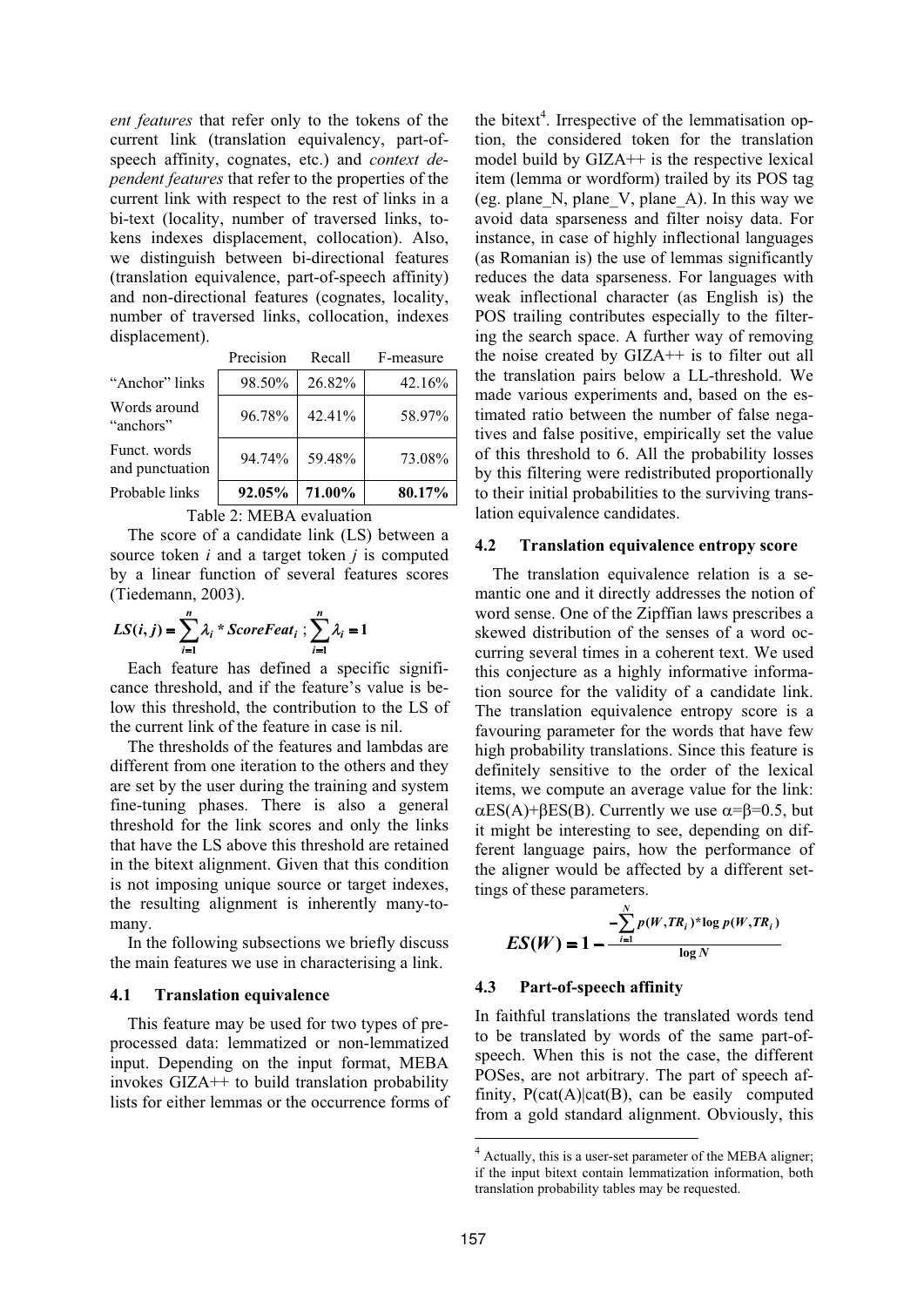is a directional feature, so an averaging operation is necessary in order to ascribe this feature to a link:  $PA = \alpha P(cat(A)|cat(B)) + \beta P(cat(B)|cat(A)).$ Again, we used  $\alpha = \beta = 0.5$  but different values of these weights might be worthwhile investigating.

### **4.4 Cognates**

The similarity measure, COGN( $T_s$ ,  $T_T$ ), is implemented as a Levenstein metric. Using the COGN test as a filtering device is a heuristic based on the *cognate conjecture*, which says that when the two tokens of a translation pair are orthographically similar, they are very likely to have similar meanings (i.e. they are cognates). The threshold for the COGN( $T_s$ ,  $T_T$ ) test was empirically set to 0.42. This value depends on the pair of languages in the bitext. The actual implementation of the COGN test includes a language-dependent normalisation step, which strips some suffixes, discards the diacritics, reduces some consonant doubling, etc. This normalisation step was hand written, but, based on available lists of cognates, it could be automatically induced.

#### **4.5 Obliqueness**

Each token in both sides of a bi-text is characterized by a position index, computed as the ratio between the relative position in the sentence and the length of the sentence. The absolute value of the difference between tokens' position indexes, subtracted from  $1<sup>5</sup>$ , gives the link's "obliqueness".

$$
OBL(SW_i, TW_j) = 1 - \left| \frac{i}{length(Sent_S)} - \frac{j}{length(Sent_T)} \right|
$$

This feature is "context free" as opposed to the locality feature described below.

#### **4.6 Locality**

Locality is a feature that estimates the degree to which the links are sticking together.

MEBA has three features to account for locality: (i) *weak locality*, (ii) *chunk-based locality* and (iii) *dependency-based* locality.

The value of the *weak locality* feature is derived from the already existing alignments in a window of N tokens centred on the focused token. The window size is variable, proportional to the sentence length. If in the window there exist k linked tokens and the relative positions of the tokens in these links are  $\langle i_1 \, j_1 \rangle$ , ... $\langle i_k \, j_k \rangle$  then the locality feature of the new link  $\langle i_{k+1}, j_{k+1} \rangle$  is defined by the equation below:

$$
LOC = \min(1, \frac{1}{k} \sum_{m=1}^{k} \frac{|i_{k+1} - i_m|}{|j_{k+1} - j_m|})
$$

If the new link starts from or ends in a token already linked, the index difference that would be null in the formula above is set to 1. This way, such candidate links would be given support by the LOC feature (and avoid overflow error). In the case of *chunk-based locality* the window span is given by the indexes of the first and last tokens of the chunk.

*Dependency-based locality* uses the set of the dependency links of the tokens in a candidate link for the computation of the feature value. In this case, the LOC feature of a candidate link  $\langle i_{k+1}, i_{k+1} \rangle$  is set to 1 or 0 according to the following rule:

if between  $i_{k+1}$  and  $i_{\alpha}$  there is a (source language) dependency and if between  $j_{k+1}$  and  $j_{\beta}$ there is also a (target language) dependency then LOC is 1 if  $i_{\alpha}$  and  $j_{\beta}$  are aligned, and 0 otherwise. Please note that in case  $j_{k+1} \equiv j_0$  a trivial dependency (identity) is considered and the LOC attribute of the link  $\langle i_{k+1}, j_{k+1} \rangle$  is set to always to 1.



Figure 4: Chunk and dependency-based locality

#### **4.7 Collocation**

Monolingual collocation is an important clue for word alignment. If a source collocation is translated by a multiword sequence, very often the lexical cohesion of source words can also be found in the corresponding translated words. In this case the aligner has strong evidence for

 $<sup>5</sup>$  This is to ensure that values close to 1 are "good" ones and</sup> those near 0 are "bad". This definition takes into account the relatively similar word order in English and Romanian.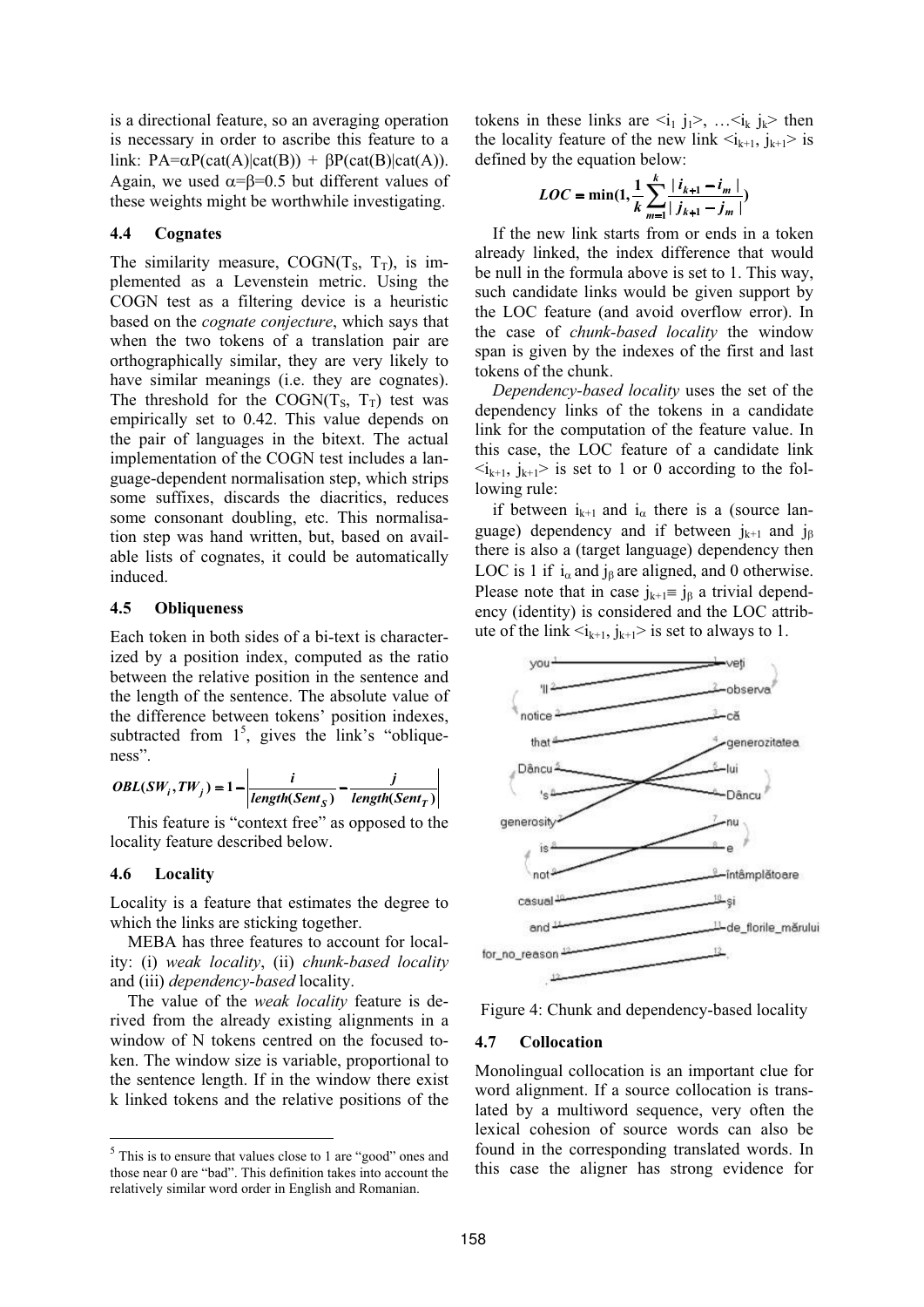many to many linking. When a source collocation is translated as a single word, this feature is a strong indication for a many to 1 linking.

Bi-gram lists (only content words) were built from each monolingual part of the training corpus, using the log-likelihood score (threshold of 10) and minimal occurrence frequency (3) for candidates filtering.

We used the bi-grams list to annotate the chains of lexical dependencies among the contents words. Then, the value of the collocation feature is computed similar to the dependencybased locality feature. The algorithm searches for the links of the lexical dependencies around the candidate link.

## **5 Combining the reified alignments**

From a given alignment one can compute a series of properties for each of its links (such as the parameters used by the MEBA aligner). A link becomes this way a structured object that can be manipulated in various ways, independent of the bitext (or even of the lexical tokens of the link) from which it was extracted. We call this procedure *alignment reification*. The properties of the links of two or more alignments are used for our methods of combining the alignments.

One simple, but very effective method of alignment combination is a heuristic procedure, which merges the alignments produced by two or more word aligners and filters out the links that are likely to be wrong. For the purpose of filtering, a link is characterized by its type defined by the pair of indexes (i,j) and the POS of the tokens of the respective link. The likelihood of a link is proportional to the POS affinities of the tokens of the link and inverse proportional to the *bounded relative positions* (BRP) of the respective tokens: *BRP* **= 1+** $\|\mathbf{i} - \mathbf{j}\|$  **-avg | where avg is the average** displacement in a Gold Standard of the aligned tokens with the same POSes as the tokens of the current link. From the same gold standard we estimated a threshold below which a link is removed from the final alignment.

A more elaborated alignment combination (with better results than the previous one) is modelled as a binary statistical classification problem (good / bad) and, as in the case of the previous method, the net result is the removal of the links which are likely to be wrong. We used an "off-the-shelf" solution for SVM training and classification - LIBSVM $<sup>6</sup>$  (Fan et al., 2005) with</sup> the default parameters (C-SVC classification and radial basis kernel function). Both context independent and context dependent features characterizing the links were used for training. The classifier was trained with both positive and negative examples of links. A set of links extracted from the Gold Standard alignment was used as positive examples set. The same number of negative examples was extracted from the alignments produced by COWAL and MEBA where they differ from the Gold Standard.

It is interesting to notice that for the example discussed in Figures 1-4, the first combiner didn't eliminate the link  $\langle \rangle$ you veți $>$  producing the result shown in Figure 4. This is because the relative positions of the two words are the same and the POS-affinity of the English personal pronouns and the Romanian auxiliaries is significant. On the other hand, the SVM-based combiner deleted this link, producing the result shown in Figure 3. The explanation is that, according to the Gold Standard we used, the links between English pronouns and Romanian auxiliaries or main verbs in pro-drop constructions were systematically dismissed (although we claim that they shouldn't and that the alignment in Figure 4 is better than the one in Figure 3). The evaluation (according to the Gold Standard) of the SVM-based combination (COWAL), compared with the individual aligners, is shown in Table 3.

| Aligner                     | Precision | Recall | F-measure |  |  |
|-----------------------------|-----------|--------|-----------|--|--|
| YAWA                        | 88.80%    | 74.83% | 81.22%    |  |  |
| <b>MEBA</b>                 | 92.05%    | 71.00% | 80.17%    |  |  |
| <b>COWAL</b>                | 86.99%    | 79.91% | 83.30%    |  |  |
| Table 3: Combined alignment |           |        |           |  |  |

## **6 Conclusions and further work**

Neither YAWA nor MEBA needs an a priori bilingual dictionary, as this will be automatically extracted by TREO or GIZA<sup>++</sup>. We made evaluation of the individual alignments in both experimental settings: without a start-up bilingual lexicon and with an initial mid-sized bilingual lexicon. Surprisingly enough, we found that while the performance of YAWA increases a little bit (approx. 1% increase of the F-measure) MEBA is doing better without an additional lexicon. Therefore, in the evaluation presented in the previous section MEBA uses only the training data vocabulary.

YAWA is very sensitive to the quality of the bilingual lexicons it uses. We used automatically translation lexicons (with or without a seed lexi-

<sup>&</sup>lt;sup>6</sup> http://www.csie.ntu.edu.tw/~cjlin/libsvm/